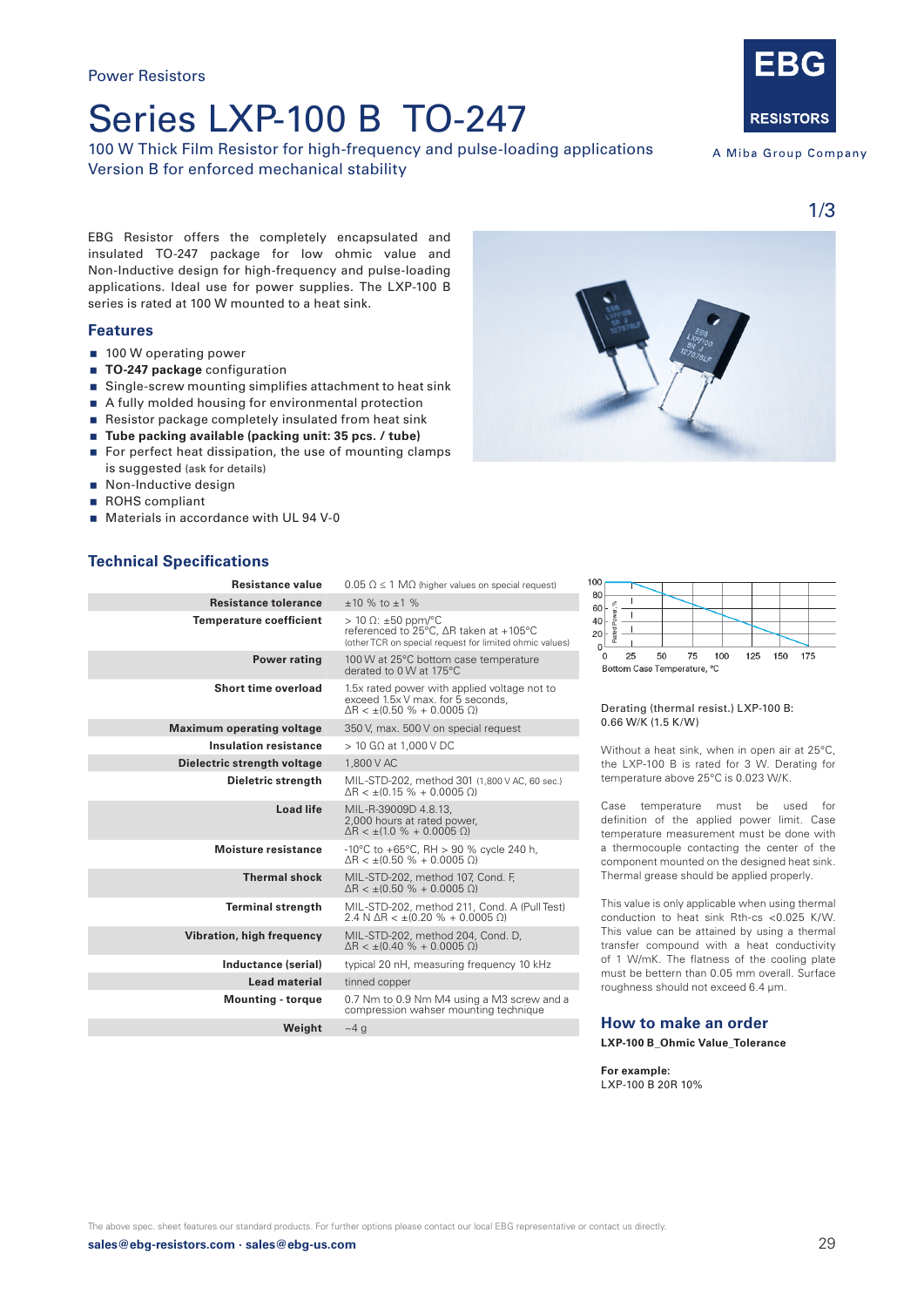# Series LXP-100 B TO-247



A Miba Group Company

2/3

## **Dimensions in mm [inches]**



\* longer contacts availabe (ask for details)

### **Pulse Energy Curve (typical rating for LXP-100 B)**

Note: These energy values are reference values -> depending on ohmic value and used resistive paste, a variation in max. energy load capability is possible

#### **Test procedure**

Every test resistor was mounted with thermal compound (0.9 W/mK) on a water cooled heatsink

- Constant inlet water temperature: +50°C
- The test time of each tested resistor: 10min.
- Break time between two pulses: 1sec.
- $\blacksquare$  To determine good / defect parts the ohmic value was measured before and after tests:
- a change of tolerance of more than 0.1% means defect





- $\blacksquare$  Shape of pulse = e-function
- $\blacksquare$  Time between two pulses = 1 second
- $\blacksquare$  Pulse length = time constant of 1 tau
	- $(1$  means ... tau = 1ms)

#### **Example**

At 1 ms tau the LXP-100 B can withstand an energy level of about 8 J, when the pulse pause time is ≥ 1s

**At a symmetrical frequency > 1 kHz at pulse length ≥ 10 µsec. the maximum applied pulse energy for LXP-100 B is an result out of the normal power 100 W divided by the operating frequency (at 25°C bottom case) (E = 100 W / F)**